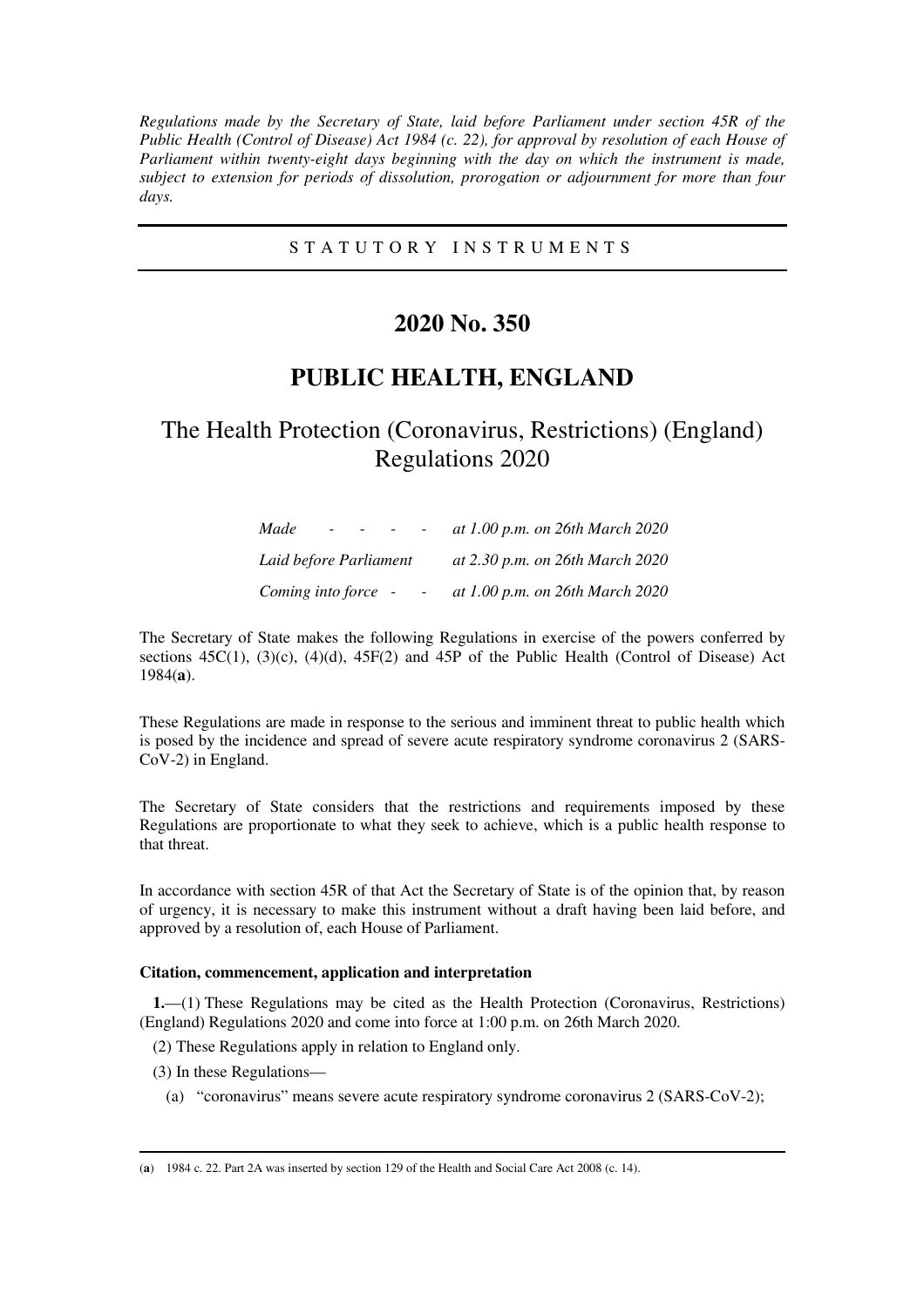- (b) a "person responsible for carrying on a business" includes the owner, proprietor, and manager of that business;
- (c) "vulnerable person" includes—
	- (i) any person aged 70 or older;
	- (ii) any person under 70 who has an underlying health condition, including but not limited to, the conditions listed in Schedule 1;
	- (iii) any person who is pregnant.

### **Revocation and saving**

**2.**—(1) The Health Protection (Coronavirus, Business Closure) (England) Regulations 2020(**a**) (the "first Regulations") are revoked.

(2) Notwithstanding the revocation of the first Regulations, they continue in force in relation to any offence committed under the first Regulations before these Regulations came into force.

(3) A designation made in exercise of powers conferred by regulation 4(1) and (2) of the first Regulations is to be treated as it had been made in the exercise of powers conferred by regulations  $8(12)(a)(iv)$  and 11 of these Regulations.

#### **The emergency period and review of need for restrictions**

**3.**—(1) For the purposes of these Regulations, the "emergency period"—

- (a) starts when these Regulations come into force, and
- (b) ends in relation to a restriction or requirement imposed by these Regulations on the day and at the time specified in a direction published by the Secretary of State terminating the requirement or restriction.

(2) The Secretary of State must review the need for restrictions and requirements imposed by these Regulations at least once every 21 days, with the first review being carried out by 16th April 2020.

(3) As soon as the Secretary of State considers that any restrictions or requirements set out in these Regulations are no longer necessary to prevent, protect against, control or provide a public health response to the incidence or spread of infection in England with the coronavirus, the Secretary of State must publish a direction terminating that restriction or requirement.

(4) A direction published under this regulation may—

- (a) terminate any one or more requirement or restriction;
- (b) terminate a requirement or restriction in relation to a specified business or service or a specified description of business or service.
- (5) In this regulation, "specified" means specified in a direction published under this regulation.

#### **Requirement to close premises and businesses during the emergency**

**4.**—(1) A person responsible for carrying on a business which is listed in Part 1 of Schedule 2 must—

- (a) during the emergency period—
	- (i) close any premises, or part of the premises, in which food or drink are sold for consumption on those premises, and
	- (ii) cease selling food or drink for consumption on its premises; or
- (b) if the business sells food or drink for consumption off the premises, cease selling food or drink for consumption on its premises during the emergency period.

-

<sup>(</sup>**a**) S.I. 2020/327.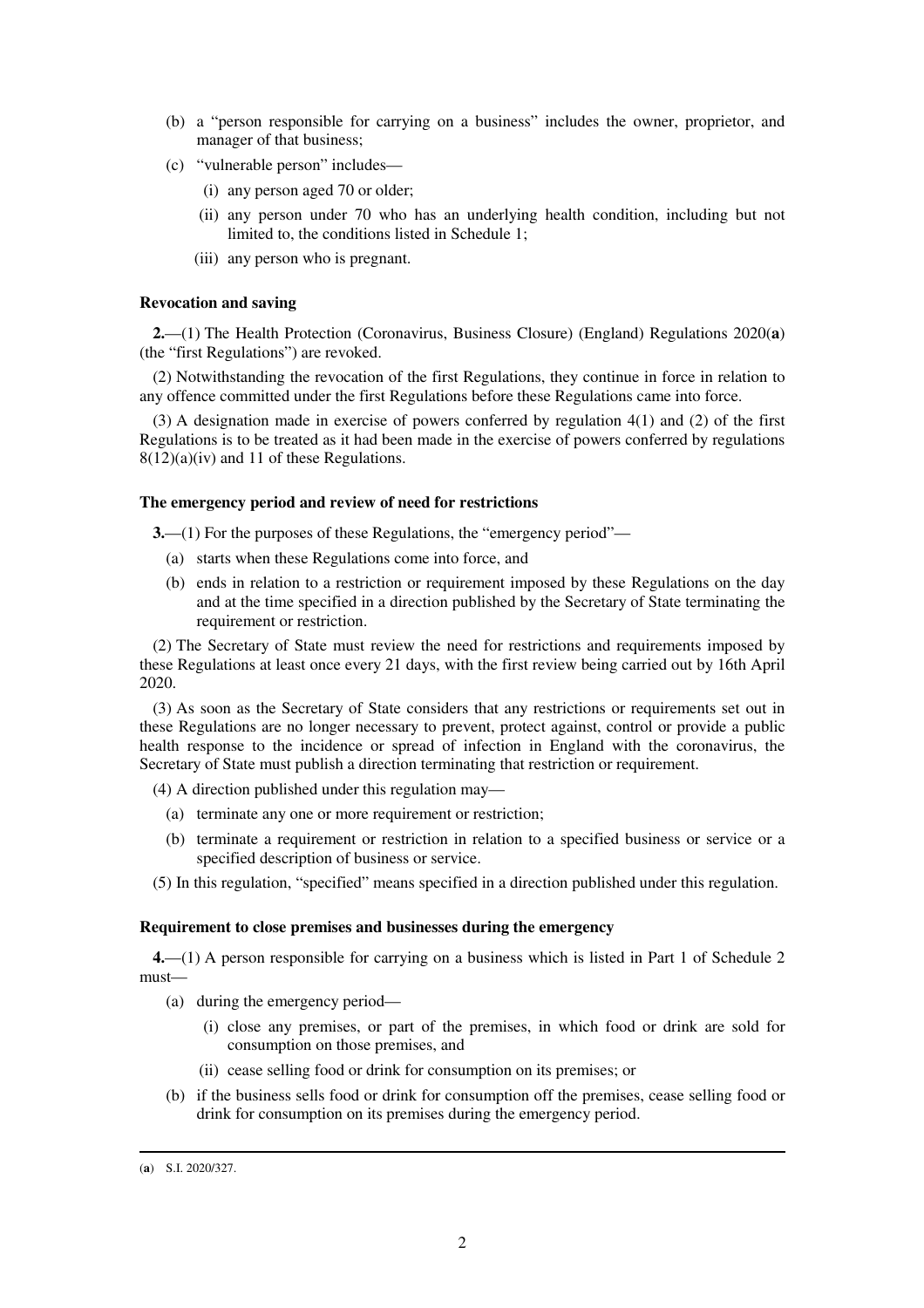(2) For the purposes of paragraph  $(1)(a)$ , food or drink sold by a hotel or other accommodation as part of room service is not to be treated as being sold for consumption on its premises.

(3) For the purposes of paragraph  $(1)(a)(ii)$  and (b), an area adjacent to the premises of the business where seating is made available for customers of the business (whether or not by the business) is to be treated as part of the premises of that business.

(4) A person responsible for carrying on a business or providing a service which is listed in Part 2 of Schedule 2 must cease to carry on that business or to provide that service during the emergency period.

(5) Paragraph (4) does not prevent the use of—

- (a) premises used for the businesses or services listed in paragraphs 5, 6, 8, 9 or 10 of that Part to broadcast a performance to people outside the premises, whether over the internet or as part of a radio or television broadcast;
- (b) any suitable premises used for the businesses or services listed in that Schedule to host blood donation sessions.

(6) If a business listed in Part 1 or 2 of Schedule 2 ("business A") forms part of a larger business ("business B"), the person responsible for carrying on business B complies with the requirement in paragraph (1) if it closes down business A.

### **Further restrictions and closures during the emergency period**

**5.**—(1) A person responsible for carrying on a business, not listed in Part 3 of Schedule 2, of offering goods for sale or for hire in a shop, or providing library services must, during the emergency period—

- (a) cease to carry on that business or provide that service except by making deliveries or otherwise providing services in response to orders received—
	- (i) through a website, or otherwise by on-line communication,
	- (ii) by telephone, including orders by text message, or
	- (iii) by post;
- (b) close any premises which are not required to carry out its business or provide its services as permitted by sub-paragraph (a);
- (c) cease to admit any person to its premises who is not required to carry on its business or provide its service as permitted by sub-paragraph (a).

(2) Paragraph (1) does not apply to any business which provides hot or cold food for consumption off the premises.

(3) Subject to paragraph (4), a person responsible for carrying on a business consisting of the provision of holiday accommodation, whether in a hotel, hostel, bed and breakfast accommodation, holiday apartment, home, cottage or bungalow, campsite, caravan park or boarding house, must cease to carry on that business during the emergency period.

(4) A person referred to in paragraph (3) may continue to carry on their business and keep any premises used in that business open—

- (a) to provide accommodation for any person, who—
	- (i) is unable to return to their main residence;
	- (ii) uses that accommodation as their main residence;
	- (iii) needs accommodation while moving house;
	- (iv) needs accommodation to attend a funeral;
- (b) to provide accommodation or support services for the homeless,
- (c) to host blood donation sessions, or
- (d) for any purpose requested by the Secretary of State, or a local authority.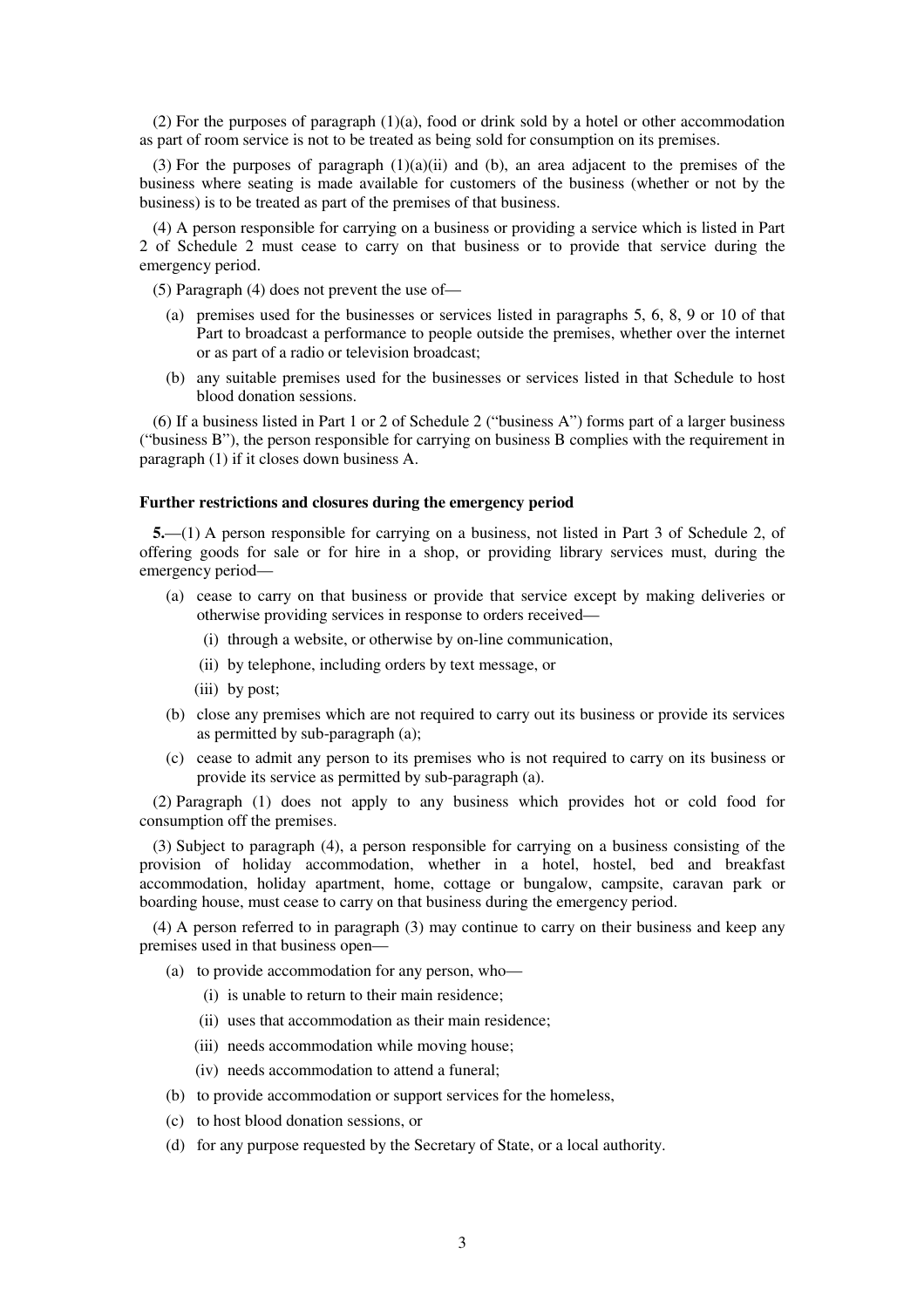(5) A person who is responsible for a place of worship must ensure that, during the emergency period, the place of worship is closed, except for uses permitted in paragraph (6).

(6) A place of worship may be used—

- (a) for funerals,
- (b) to broadcast an act of worship, whether over the internet or as part of a radio or television broadcast, or
- (c) to provide essential voluntary services or urgent public support services (including the provision of food banks or other support for the homeless or vulnerable people, blood donation sessions or support in an emergency).

(7) A person who is responsible for a community centre must ensure that, during the emergency period, the community centre is closed except where it is used to provide essential voluntary activities or urgent public support services (including the provision of food banks or other support for the homeless or vulnerable people, blood donation sessions or support in an emergency).

(8) A person who is responsible for a crematorium or burial ground must ensure that, during the emergency period, the crematorium is closed to members of the public, except for funerals or burials.

(9) If a business referred to in paragraph (1) or (3) ("business A") forms part of a larger business ("business B"), the person responsible for carrying on business B complies with the requirement in paragraph (1) or (3) to cease to carry on its business if it ceases to carry on business A.

#### **Restrictions on movement**

**6.**—(1) During the emergency period, no person may leave the place where they are living without reasonable excuse.

(2) For the purposes of paragraph (1), a reasonable excuse includes the need—

- (a) to obtain basic necessities, including food and medical supplies for those in the same household (including any pets or animals in the household) or for vulnerable persons and supplies for the essential upkeep, maintenance and functioning of the household, or the household of a vulnerable person, or to obtain money, including from any business listed in Part 3 of Schedule 2;
- (b) to take exercise either alone or with other members of their household;
- (c) to seek medical assistance, including to access any of the services referred to in paragraph 37 or 38 of Schedule 2;
- (d) to provide care or assistance, including relevant personal care within the meaning of paragraph 7(3B) of Schedule 4 to the Safeguarding of Vulnerable Groups Act 2006(**a**), to a vulnerable person, or to provide emergency assistance;
- (e) to donate blood;

-

- (f) to travel for the purposes of work or to provide voluntary or charitable services, where it is not reasonably possible for that person to work, or to provide those services, from the place where they are living;
- (g) to attend a funeral of—
	- (i) a member of the person's household,
	- (ii) a close family member, or
	- (iii) if no-one within sub-paragraphs (i) or (ii) are attending, a friend;
- (h) to fulfil a legal obligation, including attending court or satisfying bail conditions, or to participate in legal proceedings;
- (i) to access critical public services, including—

<sup>(</sup>**a**) 2006 c. 47. Sub-paragraph (3B) was substituted, with sub-paragraphs (1), (3) and (3A) to (3E) for sub-paragraphs (1) to (3) by s. 66(2) of the Protection of Freedoms Act 2012 (c. 9).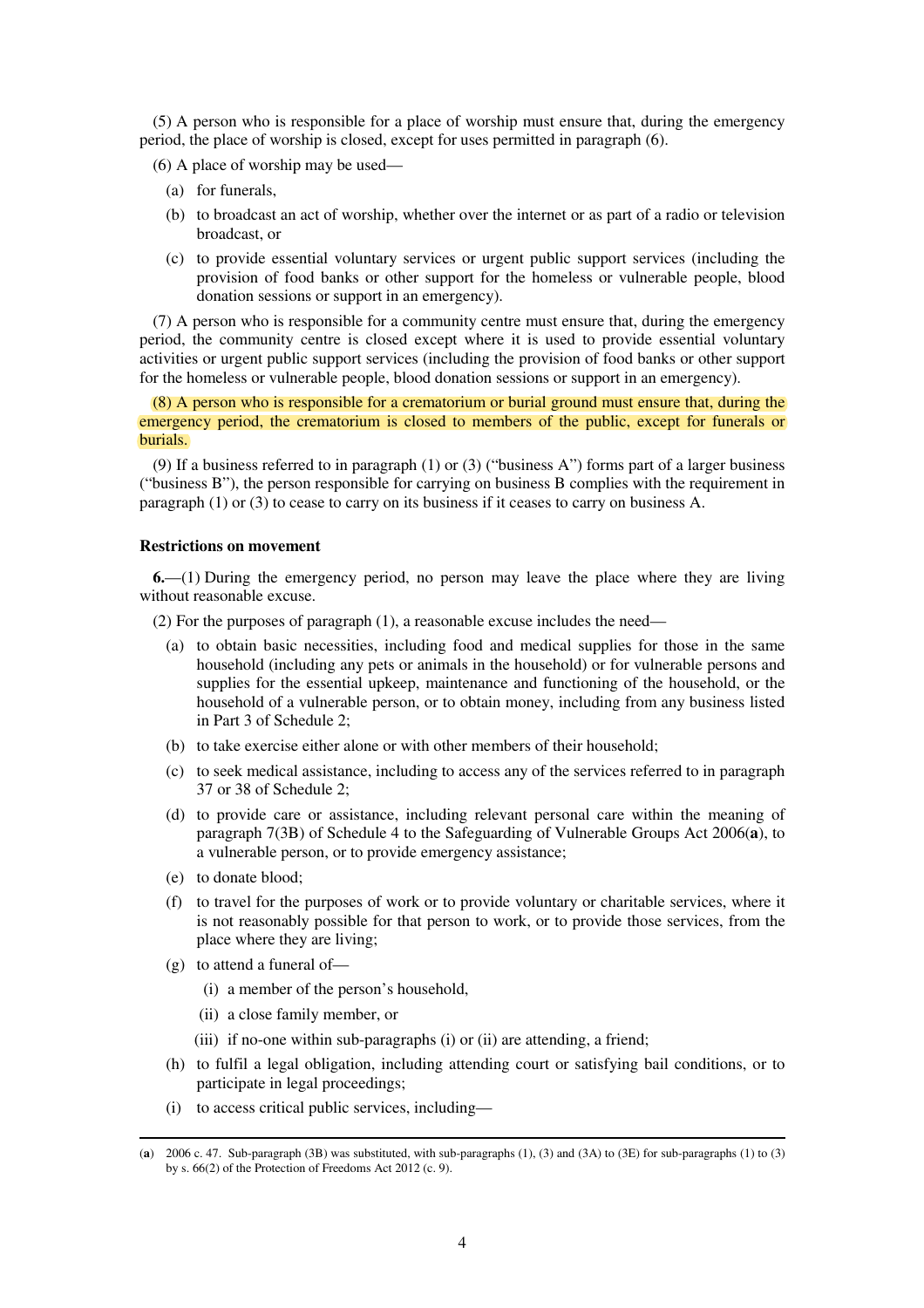- (i) childcare or educational facilities (where these are still available to a child in relation to whom that person is the parent, or has parental responsibility for, or care of the child);
- (ii) social services;
- (iii) services provided by the Department of Work and Pensions;
- (iv) services provided to victims (such as victims of crime);
- (j) in relation to children who do not live in the same household as their parents, or one of their parents, to continue existing arrangements for access to, and contact between, parents and children, and for the purposes of this paragraph, "parent" includes a person who is not a parent of the child, but who has parental responsibility for, or who has care of, the child;
- (k) in the case of a minister of religion or worship leader, to go to their place of worship;
- (l) to move house where reasonably necessary;
- (m) to avoid injury or illness or to escape a risk of harm.

(3) For the purposes of paragraph (1), the place where a person is living includes the premises where they live together with any garden, yard, passage, stair, garage, outhouse or other appurtenance of such premises.

(4) Paragraph (1) does not apply to any person who is homeless.

#### **Restrictions on gatherings**

**7.** During the emergency period, no person may participate in a gathering in a public place of more than two people except—

- (a) where all the persons in the gathering are members of the same household,
- (b) where the gathering is essential for work purposes,
- (c) to attend a funeral,
- (d) where reasonably necessary—
	- (i) to facilitate a house move,
	- (ii) to provide care or assistance to a vulnerable person, including relevant personal care within the meaning of paragraph 7(3B) of Schedule 4 to the Safeguarding of Vulnerable Groups Act 2006,
	- (iii) to provide emergency assistance, or
	- (iv) to participate in legal proceedings or fulfil a legal obligation.

#### **Enforcement of requirement**

**8.**—(1) A relevant person may take such action as is necessary to enforce any requirement imposed by regulation 4, 5 or 7.

(2) A relevant person may give a prohibition notice to a person if the relevant person reasonably believes that—

- (a) the person is contravening a requirement in regulation 4 or 5, and
- (b) it is necessary and proportionate to give the prohibition notice for the purpose of preventing that person from continuing to contravene the requirement.

(3) Where a relevant person considers that a person is outside the place where they are living in contravention of regulation 6(1), the relevant person may—

- (a) direct that person to return to the place where they are living, or
- (b) remove that person to the place where they are living.

(4) A relevant person exercising the power in paragraph (3)(b) to remove a person to the place where they are living, may use reasonable force, if necessary, in the exercise of the power.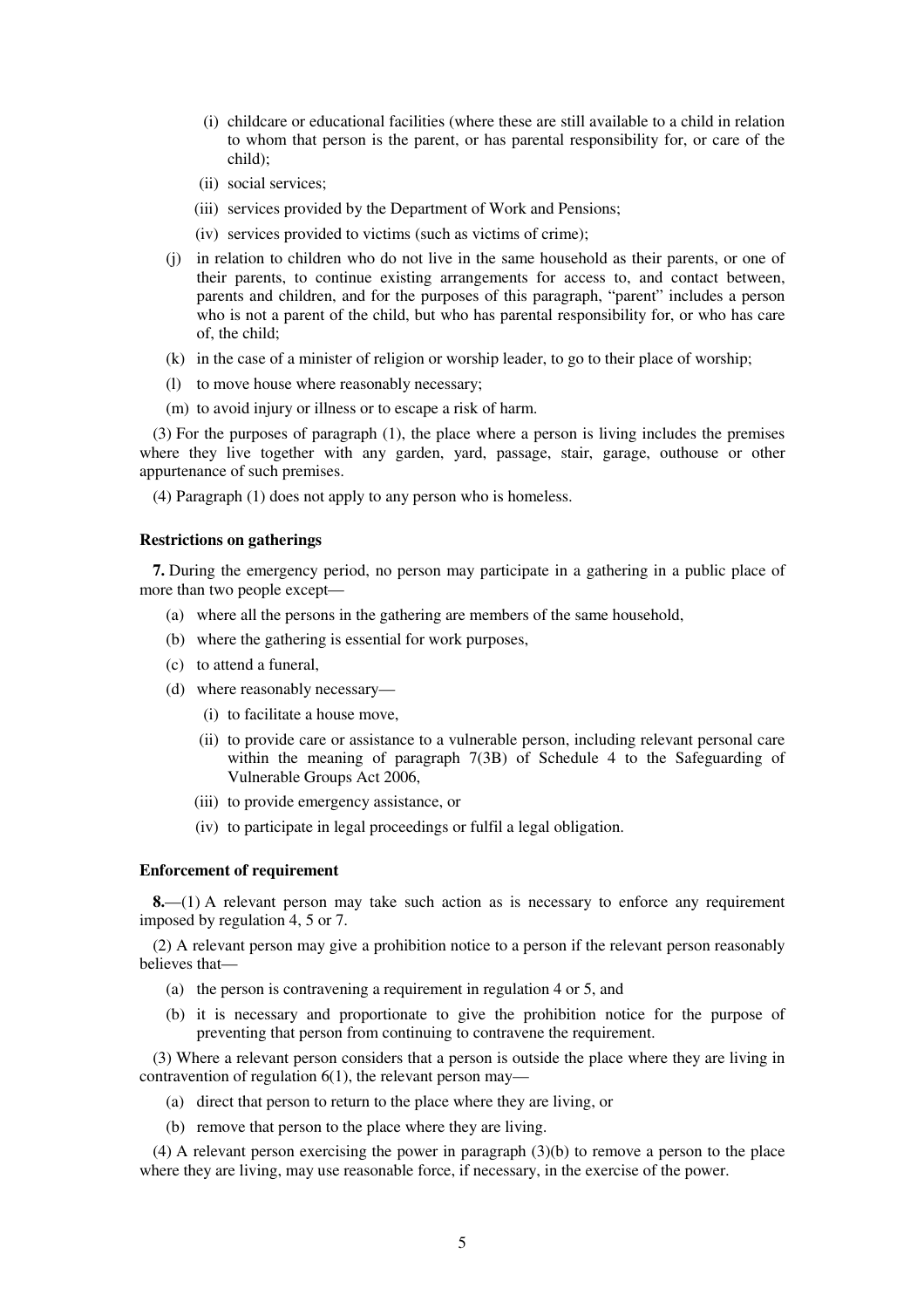(5) Where the person outside the place where they are living without reasonable excuse is a child accompanied by an individual who has responsibility for the child—

- (a) the relevant person may direct that individual to take the child to the place where they are living, and
- (b) that individual must, so far as reasonably practicable, ensure that the child complies with any direction or instruction given by the relevant person to the child.

(6) Where a relevant person has reasonable grounds to believe that a child is repeatedly failing to comply with the restriction in regulation  $6(1)$ , the relevant person may direct any individual who has responsibility for the child to secure, so far as reasonably practicable, that the child complies with that restriction.

(7) For the purposes of this regulation, an individual has responsibility for a child if the individual—

- (a) has custody or charge of the child for the time being, or
- (b) has parental responsibility for the child (within the meaning of the Children Act 1989(**a**)).

(8) A relevant person may only exercise the power in paragraph (3), (5) or (6) if the relevant person considers that it is a necessary and proportionate means of ensuring compliance with the requirement.

(9) Where a relevant person considers that three or more people are gathered together in contravention of regulation 7, the relevant person may—

- (a) direct the gathering to disperse;
- (b) direct any person in the gathering to return to the place where they are living;
- (c) remove any person in the gathering to the place where they are living.

(10) Paragraphs (4), (5), (6), (7) and (8) of this regulation apply to the exercise of a power under paragraph (9), as they apply to the exercise of a power under paragraph (3).

(11) A relevant person exercising a power under paragraph (3), (5), (6) or (9) may give the person concerned any reasonable instructions they consider to be necessary.

(12) For the purposes of this regulation—

- (a) a "relevant person" means—
	- (i) a constable,
	- (ii) a police community support officer,
	- (iii) subject to paragraph (13), a person designated by a local authority for the purposes of this regulation, or
	- (iv) a person designated by the Secretary of State for the purposes of this regulation;
- (b) references to a requirement include references to a restriction.

(13) A local authority may only designate a person for the purposes of this regulation in relation to a requirement in regulation 4 or 5.

#### **Offences and penalties**

**9.**—(1) A person who—

- (a) without reasonable excuse contravenes a requirement in regulation 4, 5, 7 or 8, or
- (b) contravenes a requirement in regulation 6,

commits an offence.

-

(2) A person who obstructs, without reasonable excuse, any person carrying out a function under these Regulations commits an offence.

<sup>(</sup>**a**) 1989 c. 41. The term is defined in s. 3.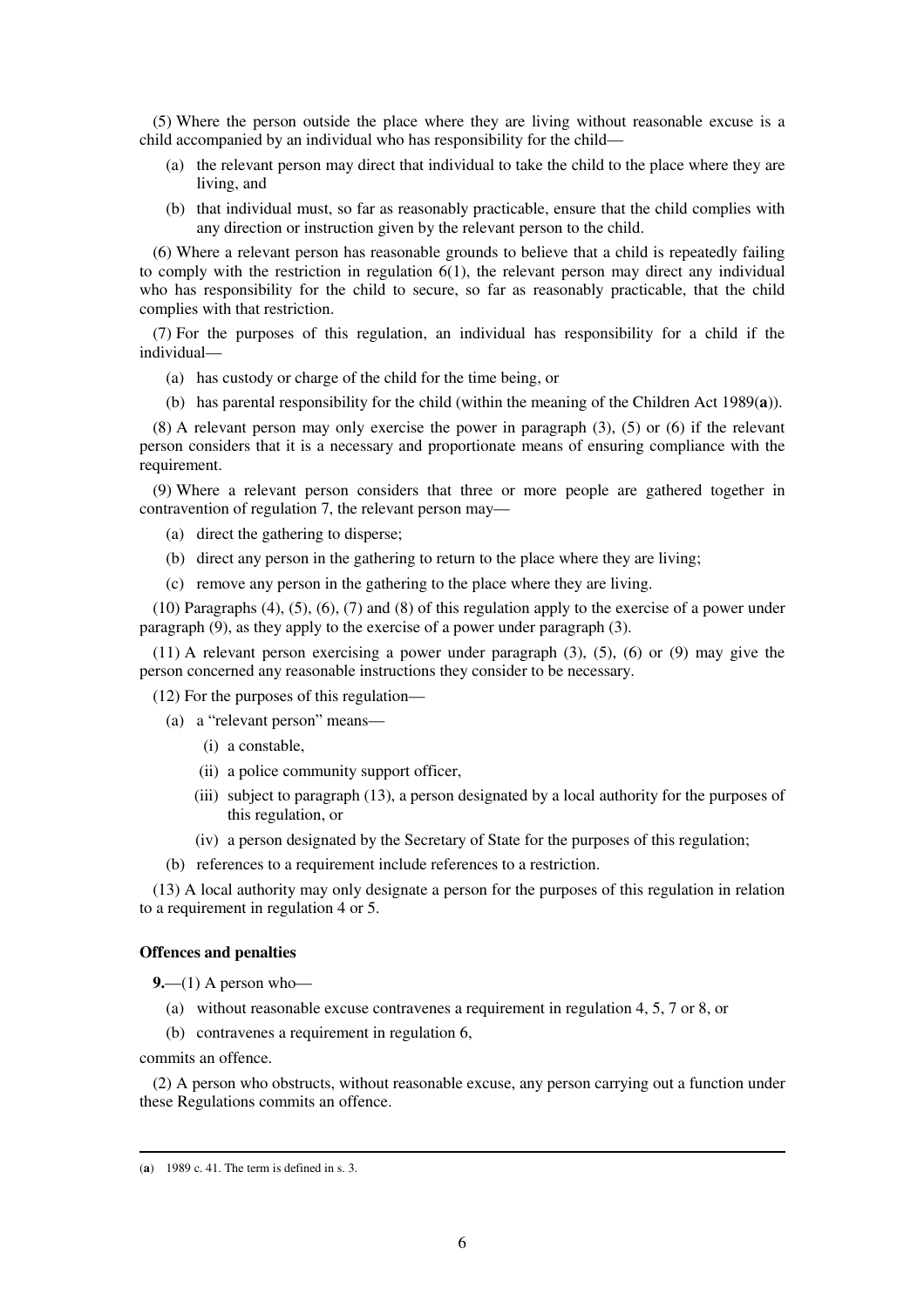(3) A person who, without reasonable excuse, contravenes a direction given under regulation 8, or fails to comply with a reasonable instruction or a prohibition notice given by a relevant person under regulation 8, commits an offence.

(4) An offence under this regulation is punishable on summary conviction by a fine.

- (5) If an offence under this regulation committed by a body corporate is proved—
	- (a) to have been committed with the consent or connivance of an officer of the body, or
	- (b) to be attributable to any neglect on the part of such an officer,

the officer (as well as the body corporate) is guilty of the offence and liable to be prosecuted and proceeded against and punished accordingly.

(6) In paragraph (5), "officer", in relation to a body corporate, means a director, manager, secretary or other similar officer of the body corporate.

(7) Section 24 of the Police and Criminal Evidence Act 1984(**a**) applies in relation to an offence under this regulation as if the reasons in subsection (5) of that section included—

- (a) to maintain public health;
- (b) to maintain public order.

(8) For the purposes of this regulation, references to a requirement include references to a restriction.

#### **Fixed penalty notices**

**10.**—(1) An authorised person may issue a fixed penalty notice to anyone that the authorised person reasonably believes—

- (a) has committed an offence under these Regulations;
- (b) is over the age of 18.

(2) A fixed penalty notice is a notice offering the person to whom it is issued the opportunity of discharging any liability to conviction for the offence by payment of a fixed penalty to a local authority specified in the notice.

(3) The local authority specified in the notice must be the local authority (or as the case may be, any of the local authorities) in whose area the offence is alleged to have been committed ("the relevant local authority").

(4) Where a person is issued with a notice under this regulation in respect of an offence—

- (a) no proceedings may be taken for the offence before the end of the period of 28 days following the date of the notice;
- (b) the person may not be convicted of the offence if the person pays the fixed penalty before the end of that period.
- (5) A fixed penalty notice must—

-

- (a) give reasonably detailed particulars of the circumstances alleged to constitute the offence;
- (b) state the period during which (because of paragraph  $(4)(a)$ ) proceedings will not be taken for the offence;
- (c) specify the amount of the fixed penalty;
- (d) state the name and address of the person to whom the fixed penalty may be paid;
- (e) specify permissible methods of payment.
- (6) The amount specified under paragraph  $(5)(c)$  must, subject to paragraph  $(7)$ , be £60.

(7) (a) Unless sub-paragraph (b) applies, a fixed penalty notice must specify that if £30 is paid before the end of the period of 14 days following the date of the notice that is the amount of the fixed penalty;

<sup>(</sup>**a**) 1984 c. 60. Section 24 was substituted b s. 110(1) of the Serious Organised Crime and Police Act 2005 (c. 15).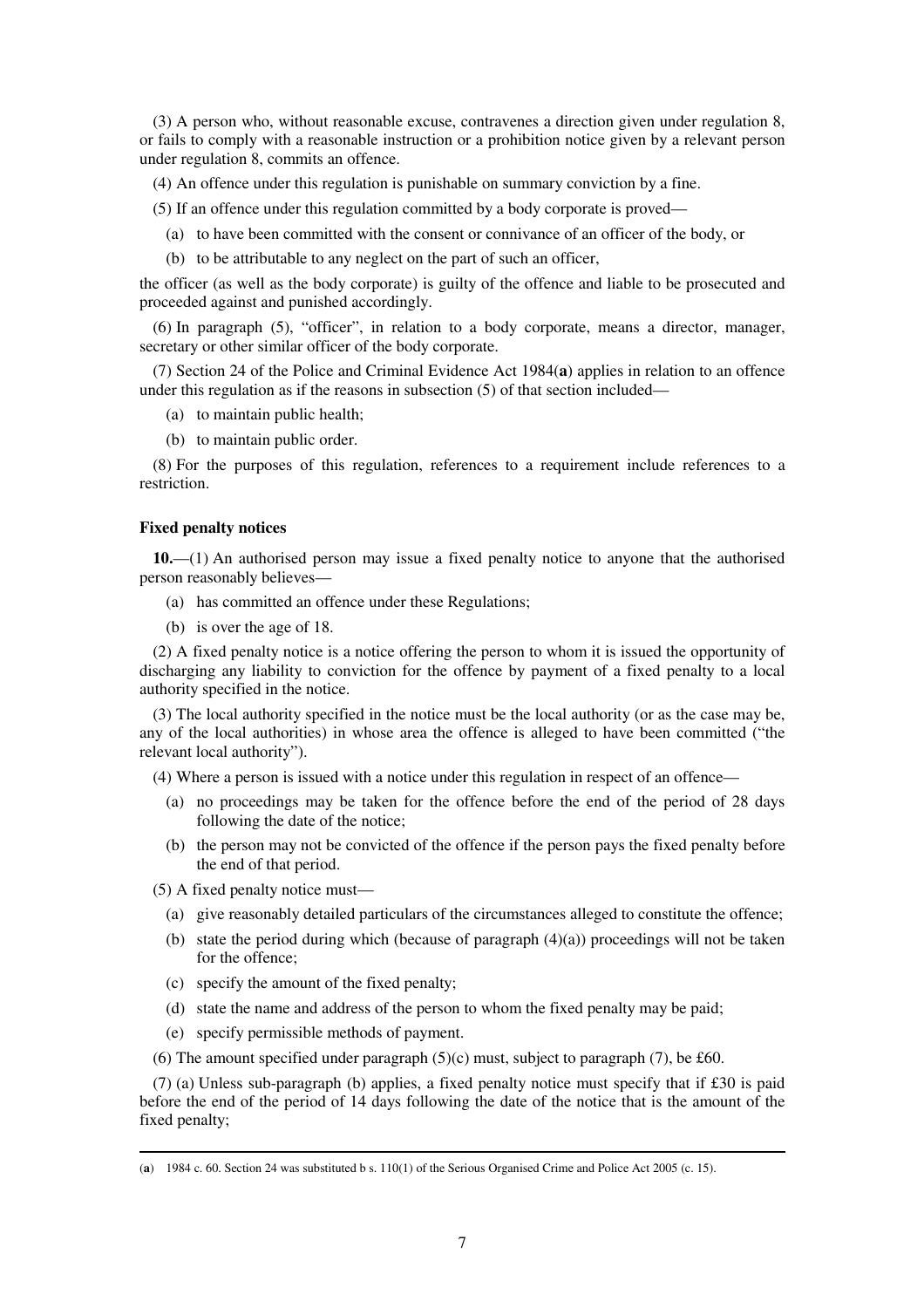- (b) if the person to whom a fixed penalty notice is given has already received a fixed penalty notice under these Regulations—
	- (i) sub-paragraph (a) does not apply, and
	- (ii) the amount specified as the fixed penalty is to be—
		- (aa) in the case of the second fixed penalty notice received, £120;
		- (bb) in the case of the third and subsequent fixed penalty notice received, double the amount specified in the last fixed penalty notice received by that person, to a maximum of £960.

(8) Whatever other method may be specified under paragraph (5)(e), payment of a fixed penalty may be made by pre-paying and posting to the person whose name is stated under paragraph (5)(d), at the stated address, a letter containing the amount of the penalty (in cash or otherwise).

(9) Where a letter is sent as mentioned in paragraph (8), payment is regarded as having been made at the time at which that letter would be delivered in the ordinary course of post.

(10) In any proceedings, a certificate—

- (a) that purports to be signed by or on behalf of the chief finance officer of the local authority concerned, and
- (b) states that the payment of a fixed penalty was, or was not, received by the date specified in the certificate,

is evidence of the facts stated.

(11) In this regulation—

- (a) "authorised person" means—
	- (i) a constable;
	- (ii) a police community support officer;
	- (iii) a person designated by the Secretary of State for the purposes of this regulation;
	- (iv) subject to paragraph (12), a person designated by the relevant local authority for the purposes of this regulation;
- (b) a "chief finance officer", in relation to a local authority, means the person with responsibility for the authority's financial affairs.

(12) The relevant local authority may only designate a person for the purposes of this regulation to issue fixed penalty notices where the alleged offence relates to the contravention of a requirement or restriction in regulation 4 or 5.

### **Prosecutions**

**11.** Proceedings for an offence under these Regulations may be brought by the Crown Prosecution Service and any person designated by the Secretary of State.

#### **Expiry**

**12.**—(1) These Regulations expire at the end of the period of six months beginning with the day on which they come into force.

(2) This regulation does not affect the validity of anything done pursuant to these Regulations before they expire.

*Matt Hancock*  Secretary of State for Health At 1:00 p.m. on 26th March 2020 Department for Health and Social Care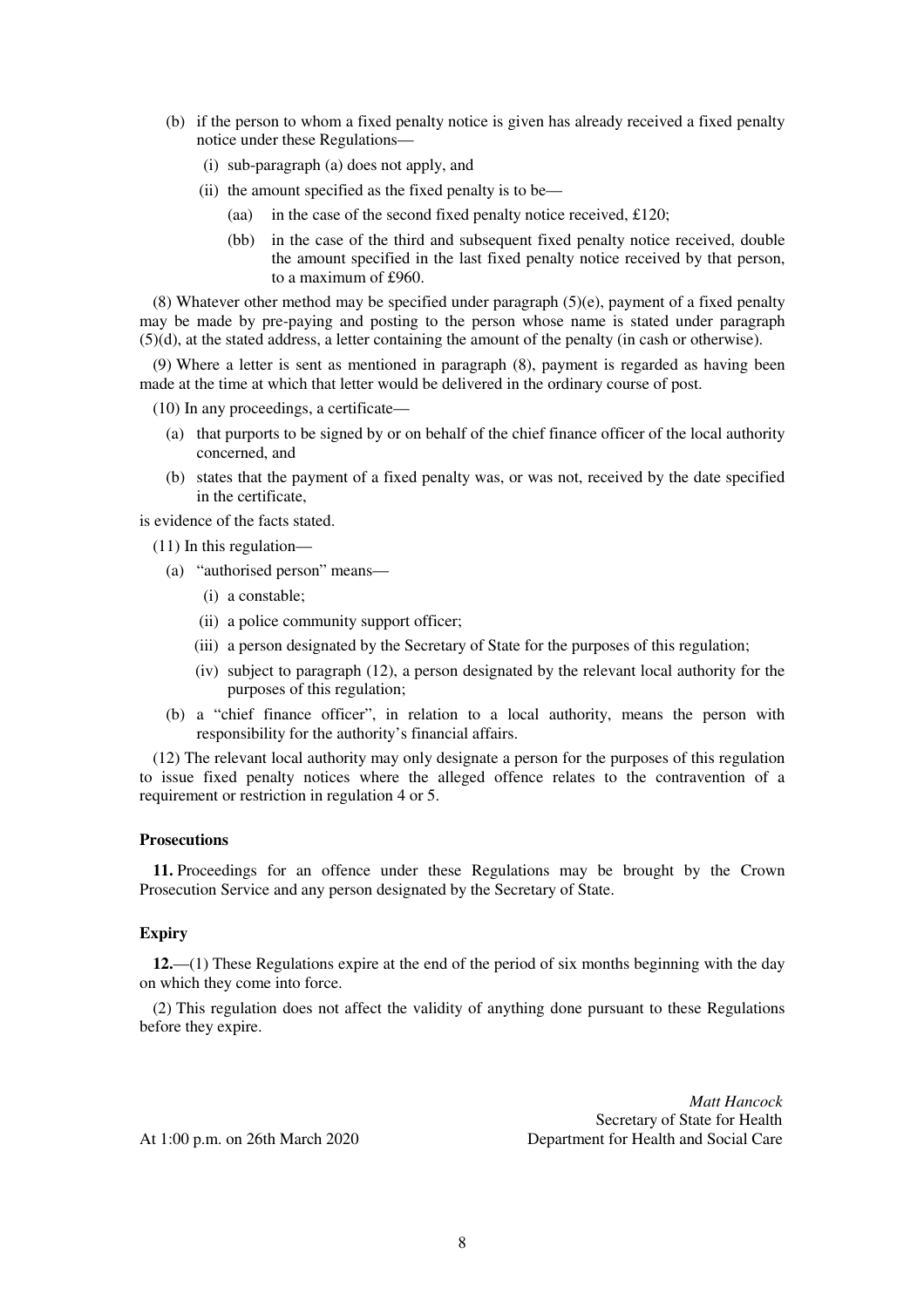# SCHEDULE 1 Regulation 1

# Underlying Medical Conditions

**1.** Chronic (long-term) respiratory diseases, such as asthma, chronic obstructive pulmonary disease, emphysema or bronchitis.

**2.** Chronic heart disease, such as heart failure.

**3.** Chronic kidney disease.

**4.** Chronic liver disease, such as hepatitis.

**5.** Chronic neurological conditions, such as Parkinson's disease, motor neurone disease, multiple sclerosis, a learning disability or cerebral palsy.

**6.** Diabetes.

**7.** Problems with the spleen, such as sickle cell disease or removal of the spleen.

**8.** A weakened immune system as the result of conditions such as HIV and AIDS, or medicines such as steroid tablets or chemotherapy.

**9.** Being seriously overweight, with a body mass index of 40 or above.

## SCHEDULE 2 Regulations 4 and 5

## Businesses subject to restrictions or closure

# PART 1

**1.** Restaurants, including restaurants and dining rooms in hotels or members' clubs.

**2.**—(1) Cafes, including workplace canteens (subject to sub-paragraph (2)), but not including—

- (a) cafes or canteens at a hospital, care home or school;
- (b) canteens at a prison or an establishment intended for use for naval, military or air force purposes or for the purposes of the Department of the Secretary of State responsible for defence;
- (c) services providing food or drink to the homeless.

(2) Workplace canteens may remain open where there is no practical alternative for staff at that workplace to obtain food.

**3.** Bars, including bars in hotels or members' clubs.

**4.** Public houses.

# PART 2

**5.** Cinemas.

**6.** Theatres.

**7.** Nightclubs.

**8.** Bingo halls.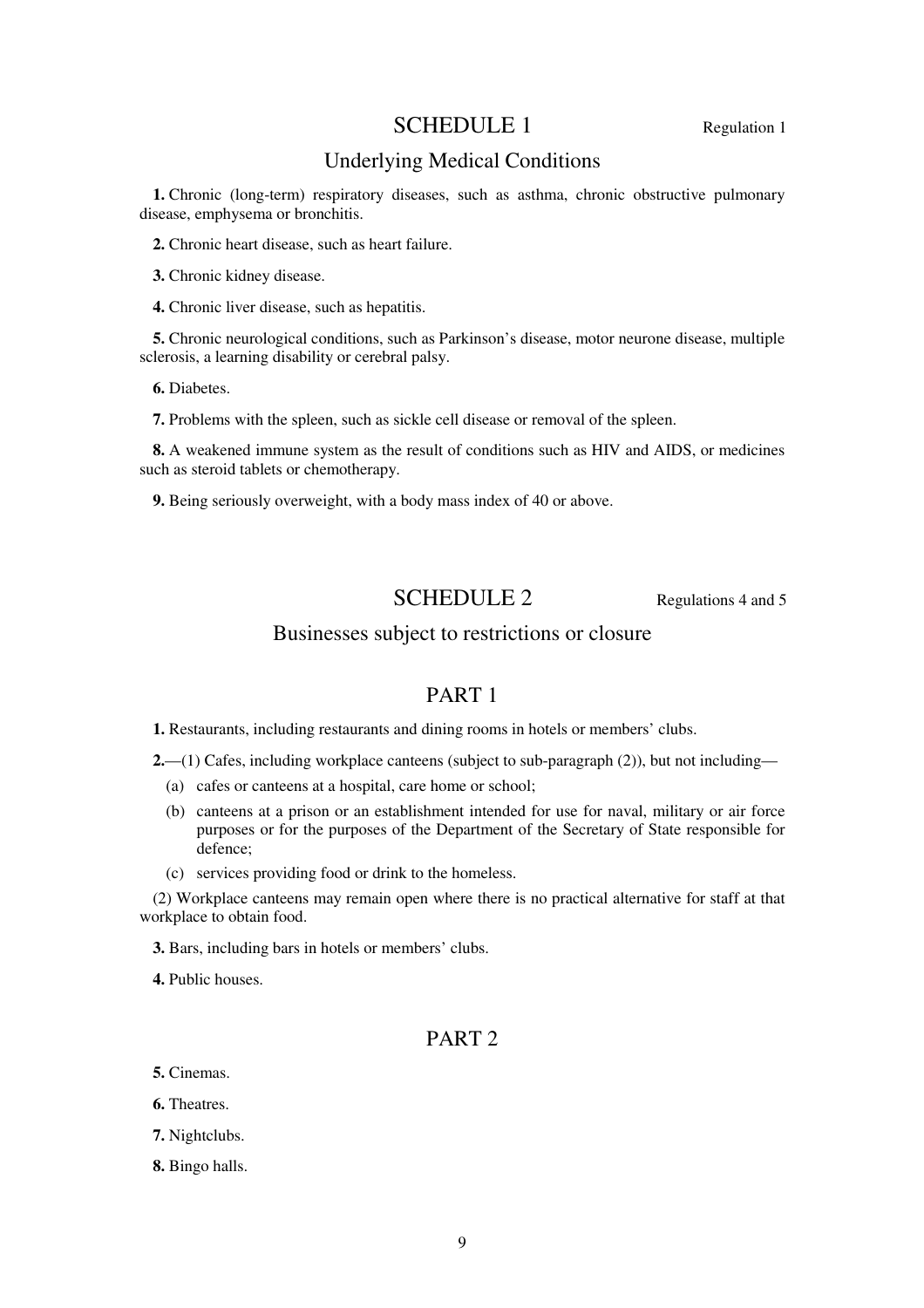**9.** Concert halls.

**10.** Museums and galleries.

**11.** Casinos.

**12.** Betting shops.

**13.** Spas.

**14.** Nail, beauty, hair salons and barbers.

**15.** Massage parlours.

**16.** Tattoo and piercing parlours.

**17.** Skating rinks.

**18.** Indoor fitness studios, gyms, swimming pools, bowling alleys, amusement arcades or soft play areas or other indoor leisure centres or facilities.

**19.** Funfairs (whether outdoors or indoors).

**20.** Playgrounds, sports courts and outdoor gyms.

**21.** Outdoor markets (except for stalls selling food).

**22.** Car showrooms.

**23.** Auction Houses.

## PART 3

**24.** Food retailers, including food markets, supermarkets, convenience stores and corner shops.

**25.** Off licenses and licensed shops selling alcohol (including breweries).

**26.** Pharmacies (including non-dispensing pharmacies) and chemists.

**27.** Newsagents.

**28.** Homeware, building supplies and hardware stores.

**29.** Petrol stations.

**30.** Car repair and MOT services.

**31.** Bicycle shops.

**32.** Taxi or vehicle hire businesses.

**33.** Banks, building societies, credit unions, short term loan providers and cash points.

**34.** Post offices.

**35.** Funeral directors.

**36.** Laundrettes and dry cleaners.

**37.** Dental services, opticians, audiology services, chiropody, chiropractors, osteopaths and other medical or health services, including services relating to mental health.

**38.** Veterinary surgeons and pet shops.

**39.** Agricultural supplies shop.